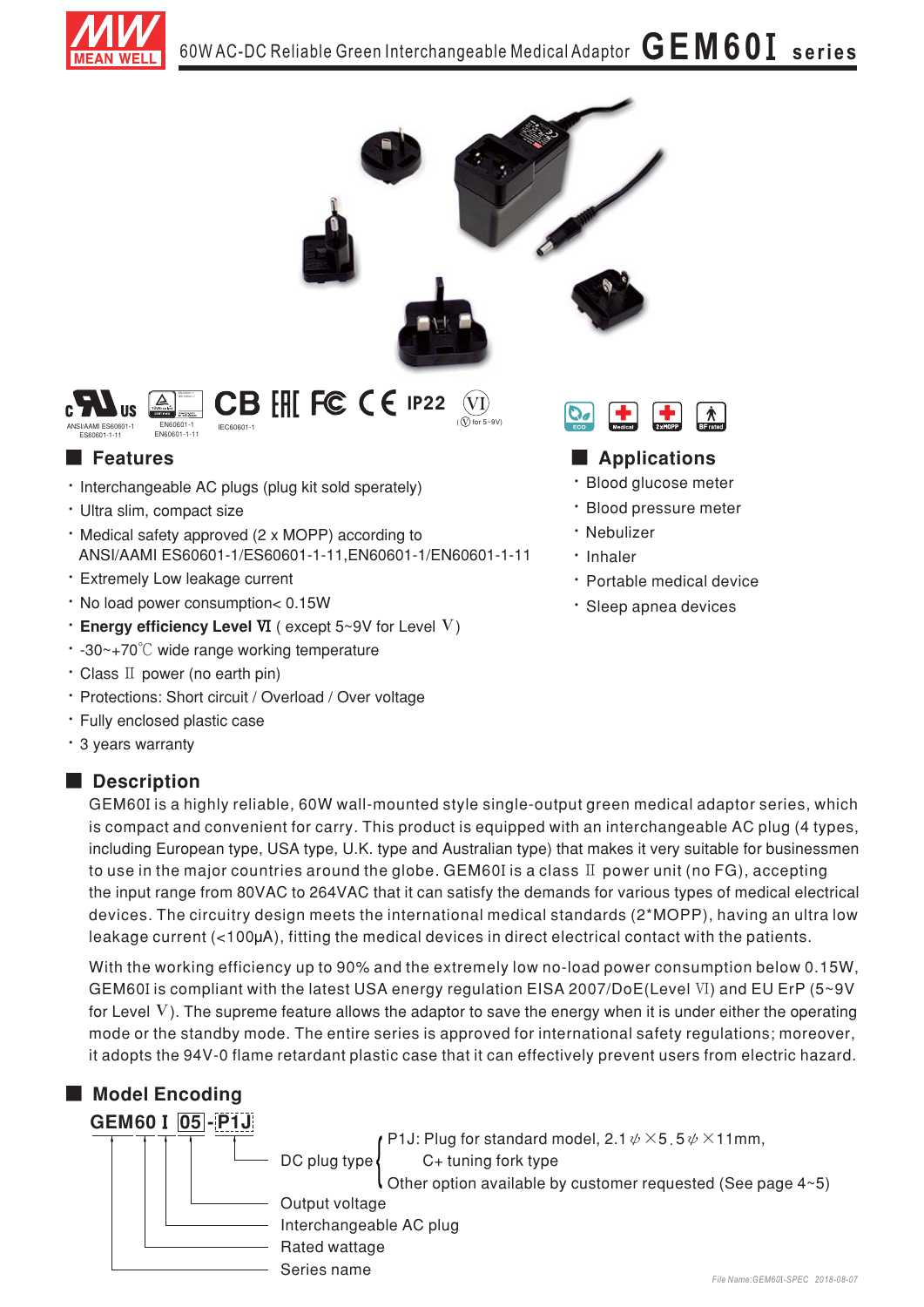

# **Interchangeable AC plug Specifically for GEM12I/18I/30I/40I/60I**

| <b>TYPE</b> | Ħ<br>Ш<br>何     | 0<br>▣<br>$70\%$<br>▬<br>回1<br>ப | h.<br>▬<br>끱  | ∐<br>$\overline{\circ}$<br>PUSH<br>ц | 嗝<br>⊂<br>lnl<br>(เคโ<br>(fi) |
|-------------|-----------------|----------------------------------|---------------|--------------------------------------|-------------------------------|
|             | Australian type | U.K type                         | European type | US type                              | Mix four type                 |
| ORDER NO.   | AC plug-AU2     | AC plug-UK2                      | AC plug-EU2   | AC plug-US2                          | AC plug-MIX2                  |

#### **SPECIFICATION**

| <b>SAFETY MODEL NO.</b><br>GEM60I05<br>GEM60I09<br>GEM60I12<br>GEM60I15<br>GEM60I18<br>GEM60I24<br>GEM60I07<br>Note.2 5V<br>9V<br>12V<br><b>18V</b><br><b>24V</b><br>48V<br><b>DC VOLTAGE</b><br>7.5V<br>15V<br>6A<br>2.5A<br>1.25A<br>6A<br>5.5A<br>4.5A<br>4A<br>3.33A<br><b>RATED CURRENT</b><br>$0 - 6A$<br>$0 - 5.5A$<br>$0 - 4.5A$<br>$0 - 4A$<br>$0 - 3.33A$<br>$0 - 2.5A$<br><b>CURRENT RANGE</b><br>$0 - 6A$<br>30W<br>49.5W<br>54W<br>60W<br>60W<br>45W<br>60W<br>60W<br><b>RATED POWER (max.)</b><br><b>OUTPUT</b><br>RIPPLE & NOISE (max.) Note.3 100mVp-p<br>$100mVp-p$<br>100mVp-p<br>$100mVp-p$<br>120mVp-p<br>120mVp-p<br>120mVp-p<br><b>VOLTAGE TOLERANCE Note.4</b> $\pm$ 5.0%<br>±5.0%<br>±3.0%<br>±3.0%<br>±5.0%<br>±5.0%<br>±5.0%<br>Note.5 $\pm$ 1.0%<br>±1.0%<br>±1.0%<br>±1.0%<br><b>LINE REGULATION</b><br>$\pm$ 1.0%<br>±1.0%<br>±1.0%<br>±2.0%<br>Note.6 $\pm$ 5.0%<br>±5.0%<br>±5.0%<br>±3.0%<br>±3.0%<br>±2.0%<br><b>LOAD REGULATION</b><br>500ms, 30ms, 10ms/230VAC<br>SETUP, RISE, HOLD UP TIME<br>500ms, 30ms, 10ms/115VAC at full load<br><b>VOLTAGE RANGE</b><br>Note.7 $80 - 264$ VAC<br>$113 - 370VDC$<br><b>FREQUENCY RANGE</b><br>$47 - 63$ Hz<br>80%<br>85%<br>87%<br>88%<br>88%<br>88%<br>88%<br>90%<br><b>EFFICIENCY (Typ.)</b><br><b>INPUT</b><br><b>AC CURRENT</b><br>1.5A / 115VAC<br>0.8A/230VAC<br><b>INRUSH CURRENT (max.)</b><br>Cold start 50A / 115VAC<br>100A/230VAC<br>Touch current < 100µA/264VAC<br><b>LEAKAGE CURRENT(max.)</b><br>$105 \sim 160\%$ rated output power<br><b>OVERLOAD</b><br>Protection type: Hiccup mode, recovers automatically after fault condition is removed<br><b>PROTECTION</b><br>110 ~ 140% rated output voltage<br><b>OVER VOLTAGE</b><br>Protection type: Clamp by zener diode, output short<br>-30 ~ +70 $^{\circ}$ C (Refer to "Derating Curve")<br>WORKING TEMP.<br>20% ~ 90% RH non-condensing<br><b>WORKING HUMIDITY</b><br>$-30 \sim +85^{\circ}$ C, 10 ~ 95% RH non-condensing<br><b>STORAGE TEMP., HUMIDITY</b><br><b>ENVIRONMENT</b><br><b>TEMP. COEFFICIENT</b><br>$\pm$ 0.03% / °C (0 ~ 40°C)<br>10 ~ 500Hz, 2G 10min./1cycle, period for 60min. each along X, Y, Z axes<br><b>VIBRATION</b><br><b>SAFETY STANDARDS</b><br>Pimary - Secondary: 2 x MOPP<br><b>ISOLATION LEVEL</b><br>WITHSTAND VOLTAGE<br>I/P-O/P:5656VDC<br>I/P-O/P:100M Ohms / 500VDC / 25°C/70% RH<br><b>ISOLATION RESISTANCE</b><br>Parameter<br><b>Standard</b><br><b>Test Level / Note</b><br>Class B<br>Conducted emission<br>EN55011 (CISPR11), FCC PART 18<br><b>EMC EMISSION</b><br>Radiated emission<br>Class B<br>EN55011 (CISPR11), FCC PART 18<br>Harmonic current<br>EN61000-3-2<br>Class A<br><b>SAFETY &amp;</b><br>Voltage flicker<br>EN61000-3-3<br>-----<br><b>EMC</b><br>EN55011, EN60601-1-2<br>(Note. 8)<br>Parameter<br><b>Test Level / Note</b><br><b>Standard</b><br><b>ESD</b><br>EN61000-4-2<br>Level 4, 15KV air ; Level 4, 8KV contact<br>Level 3, 10V/m(80MHz~2.7GHz)<br>EN61000-4-3<br>RF field susceptibility<br>Table 9, 9~28V/m(385MHz~6GHz)<br><b>EFT</b> bursts<br>EN61000-4-4<br>Level 3, 2KV Line-Line, 1KV ineterconnect Lines at 100KHz rate<br><b>EMC IMMUNITY</b><br>EN61000-4-5<br>Surge susceptibility<br>Level 3, 2KV/Line-Line<br>Conducted susceptibility<br>EN61000-4-6<br>Level 2, 3V<br>Magnetic field immunity<br>EN61000-4-8<br>Level 4, 30A/m<br>>95% dip 0.5 periods, 30% dip 25 periods,<br>Voltage dip, interruption<br>EN61000-4-11<br>>95% interruptions 250 periods<br>LIFE<br>3 years: $100\%$ load $40\degree$ C, 8hours / day<br><b>MTBF</b><br>400Khrs min. MIL-HDBK-217F(25°C)<br><b>OTHERS</b><br><b>DIMENSION</b><br>75.5*39.1*56.2mm (L*W*H)<br>200g; 60pcs / 13kg / CARTON<br><b>PACKING</b><br>PLUG<br>See page $4 \times 5$ ; other type available by customer requested<br>CONNECTOR<br>CABLE<br>See page $4 \sim 5$ ; other type available by customer requested<br>1.All parameters are specified at 230VAC input, rated load, 25 <sup>°</sup> C 70% RH ambient.<br>2.DC voltage: The output voltage set at point measure by plug terminal & 50% load.<br>3. Ripple & noise are measured at 20MHz by using a 12" twisted pair terminated with a 0.1µf & 47µf capacitor.<br>4. Tolerance: includes set up tolerance, line regulation, load regulation.<br><b>NOTE</b><br>5. Line regulation is measured from low line to high line at rated load.<br>6. Load regulation is measured from 10% to 100% rated load.<br>7. Derating may be needed under low input voltage. Please check the derating curve for more details.<br>8. The power supply is considered as an independent unit, but the final equipment still need to re-confirm that the whole system complies with the | ORDER NO. |  | GEM60I05-P1J                                                                                                                           | GEM60107-P1J | GEM60I09-P1J | GEM60I12-P1J   GEM60I15-P1J |  | GEM60I18-P1J |  | GEM60I24-P1J GEM60I48-P1J |  |
|------------------------------------------------------------------------------------------------------------------------------------------------------------------------------------------------------------------------------------------------------------------------------------------------------------------------------------------------------------------------------------------------------------------------------------------------------------------------------------------------------------------------------------------------------------------------------------------------------------------------------------------------------------------------------------------------------------------------------------------------------------------------------------------------------------------------------------------------------------------------------------------------------------------------------------------------------------------------------------------------------------------------------------------------------------------------------------------------------------------------------------------------------------------------------------------------------------------------------------------------------------------------------------------------------------------------------------------------------------------------------------------------------------------------------------------------------------------------------------------------------------------------------------------------------------------------------------------------------------------------------------------------------------------------------------------------------------------------------------------------------------------------------------------------------------------------------------------------------------------------------------------------------------------------------------------------------------------------------------------------------------------------------------------------------------------------------------------------------------------------------------------------------------------------------------------------------------------------------------------------------------------------------------------------------------------------------------------------------------------------------------------------------------------------------------------------------------------------------------------------------------------------------------------------------------------------------------------------------------------------------------------------------------------------------------------------------------------------------------------------------------------------------------------------------------------------------------------------------------------------------------------------------------------------------------------------------------------------------------------------------------------------------------------------------------------------------------------------------------------------------------------------------------------------------------------------------------------------------------------------------------------------------------------------------------------------------------------------------------------------------------------------------------------------------------------------------------------------------------------------------------------------------------------------------------------------------------------------------------------------------------------------------------------------------------------------------------------------------------------------------------------------------------------------------------------------------------------------------------------------------------------------------------------------------------------------------------------------------------------------------------------------------------------------------------------------------------------------------------------------------------------------------------------------------------------------------------------------------------------------------------------------------------------------------------------------------------------------------------------------------------------------------------------------------------------------------------------------------------------------------------------------------------------------------------------------------------------------------------------------------------------------------------------------------------------------------------------------|-----------|--|----------------------------------------------------------------------------------------------------------------------------------------|--------------|--------------|-----------------------------|--|--------------|--|---------------------------|--|
|                                                                                                                                                                                                                                                                                                                                                                                                                                                                                                                                                                                                                                                                                                                                                                                                                                                                                                                                                                                                                                                                                                                                                                                                                                                                                                                                                                                                                                                                                                                                                                                                                                                                                                                                                                                                                                                                                                                                                                                                                                                                                                                                                                                                                                                                                                                                                                                                                                                                                                                                                                                                                                                                                                                                                                                                                                                                                                                                                                                                                                                                                                                                                                                                                                                                                                                                                                                                                                                                                                                                                                                                                                                                                                                                                                                                                                                                                                                                                                                                                                                                                                                                                                                                                                                                                                                                                                                                                                                                                                                                                                                                                                                                                                                        |           |  |                                                                                                                                        |              |              |                             |  |              |  | GEM60I48                  |  |
|                                                                                                                                                                                                                                                                                                                                                                                                                                                                                                                                                                                                                                                                                                                                                                                                                                                                                                                                                                                                                                                                                                                                                                                                                                                                                                                                                                                                                                                                                                                                                                                                                                                                                                                                                                                                                                                                                                                                                                                                                                                                                                                                                                                                                                                                                                                                                                                                                                                                                                                                                                                                                                                                                                                                                                                                                                                                                                                                                                                                                                                                                                                                                                                                                                                                                                                                                                                                                                                                                                                                                                                                                                                                                                                                                                                                                                                                                                                                                                                                                                                                                                                                                                                                                                                                                                                                                                                                                                                                                                                                                                                                                                                                                                                        |           |  |                                                                                                                                        |              |              |                             |  |              |  |                           |  |
|                                                                                                                                                                                                                                                                                                                                                                                                                                                                                                                                                                                                                                                                                                                                                                                                                                                                                                                                                                                                                                                                                                                                                                                                                                                                                                                                                                                                                                                                                                                                                                                                                                                                                                                                                                                                                                                                                                                                                                                                                                                                                                                                                                                                                                                                                                                                                                                                                                                                                                                                                                                                                                                                                                                                                                                                                                                                                                                                                                                                                                                                                                                                                                                                                                                                                                                                                                                                                                                                                                                                                                                                                                                                                                                                                                                                                                                                                                                                                                                                                                                                                                                                                                                                                                                                                                                                                                                                                                                                                                                                                                                                                                                                                                                        |           |  |                                                                                                                                        |              |              |                             |  |              |  |                           |  |
|                                                                                                                                                                                                                                                                                                                                                                                                                                                                                                                                                                                                                                                                                                                                                                                                                                                                                                                                                                                                                                                                                                                                                                                                                                                                                                                                                                                                                                                                                                                                                                                                                                                                                                                                                                                                                                                                                                                                                                                                                                                                                                                                                                                                                                                                                                                                                                                                                                                                                                                                                                                                                                                                                                                                                                                                                                                                                                                                                                                                                                                                                                                                                                                                                                                                                                                                                                                                                                                                                                                                                                                                                                                                                                                                                                                                                                                                                                                                                                                                                                                                                                                                                                                                                                                                                                                                                                                                                                                                                                                                                                                                                                                                                                                        |           |  |                                                                                                                                        |              |              |                             |  |              |  | $0 - 1.25A$               |  |
|                                                                                                                                                                                                                                                                                                                                                                                                                                                                                                                                                                                                                                                                                                                                                                                                                                                                                                                                                                                                                                                                                                                                                                                                                                                                                                                                                                                                                                                                                                                                                                                                                                                                                                                                                                                                                                                                                                                                                                                                                                                                                                                                                                                                                                                                                                                                                                                                                                                                                                                                                                                                                                                                                                                                                                                                                                                                                                                                                                                                                                                                                                                                                                                                                                                                                                                                                                                                                                                                                                                                                                                                                                                                                                                                                                                                                                                                                                                                                                                                                                                                                                                                                                                                                                                                                                                                                                                                                                                                                                                                                                                                                                                                                                                        |           |  |                                                                                                                                        |              |              |                             |  |              |  |                           |  |
|                                                                                                                                                                                                                                                                                                                                                                                                                                                                                                                                                                                                                                                                                                                                                                                                                                                                                                                                                                                                                                                                                                                                                                                                                                                                                                                                                                                                                                                                                                                                                                                                                                                                                                                                                                                                                                                                                                                                                                                                                                                                                                                                                                                                                                                                                                                                                                                                                                                                                                                                                                                                                                                                                                                                                                                                                                                                                                                                                                                                                                                                                                                                                                                                                                                                                                                                                                                                                                                                                                                                                                                                                                                                                                                                                                                                                                                                                                                                                                                                                                                                                                                                                                                                                                                                                                                                                                                                                                                                                                                                                                                                                                                                                                                        |           |  |                                                                                                                                        |              |              |                             |  |              |  | 150mVp-p                  |  |
|                                                                                                                                                                                                                                                                                                                                                                                                                                                                                                                                                                                                                                                                                                                                                                                                                                                                                                                                                                                                                                                                                                                                                                                                                                                                                                                                                                                                                                                                                                                                                                                                                                                                                                                                                                                                                                                                                                                                                                                                                                                                                                                                                                                                                                                                                                                                                                                                                                                                                                                                                                                                                                                                                                                                                                                                                                                                                                                                                                                                                                                                                                                                                                                                                                                                                                                                                                                                                                                                                                                                                                                                                                                                                                                                                                                                                                                                                                                                                                                                                                                                                                                                                                                                                                                                                                                                                                                                                                                                                                                                                                                                                                                                                                                        |           |  |                                                                                                                                        |              |              |                             |  |              |  | ±3.0%                     |  |
|                                                                                                                                                                                                                                                                                                                                                                                                                                                                                                                                                                                                                                                                                                                                                                                                                                                                                                                                                                                                                                                                                                                                                                                                                                                                                                                                                                                                                                                                                                                                                                                                                                                                                                                                                                                                                                                                                                                                                                                                                                                                                                                                                                                                                                                                                                                                                                                                                                                                                                                                                                                                                                                                                                                                                                                                                                                                                                                                                                                                                                                                                                                                                                                                                                                                                                                                                                                                                                                                                                                                                                                                                                                                                                                                                                                                                                                                                                                                                                                                                                                                                                                                                                                                                                                                                                                                                                                                                                                                                                                                                                                                                                                                                                                        |           |  |                                                                                                                                        |              |              |                             |  |              |  | ±1.0%                     |  |
|                                                                                                                                                                                                                                                                                                                                                                                                                                                                                                                                                                                                                                                                                                                                                                                                                                                                                                                                                                                                                                                                                                                                                                                                                                                                                                                                                                                                                                                                                                                                                                                                                                                                                                                                                                                                                                                                                                                                                                                                                                                                                                                                                                                                                                                                                                                                                                                                                                                                                                                                                                                                                                                                                                                                                                                                                                                                                                                                                                                                                                                                                                                                                                                                                                                                                                                                                                                                                                                                                                                                                                                                                                                                                                                                                                                                                                                                                                                                                                                                                                                                                                                                                                                                                                                                                                                                                                                                                                                                                                                                                                                                                                                                                                                        |           |  |                                                                                                                                        |              |              |                             |  |              |  | ±2.0%                     |  |
|                                                                                                                                                                                                                                                                                                                                                                                                                                                                                                                                                                                                                                                                                                                                                                                                                                                                                                                                                                                                                                                                                                                                                                                                                                                                                                                                                                                                                                                                                                                                                                                                                                                                                                                                                                                                                                                                                                                                                                                                                                                                                                                                                                                                                                                                                                                                                                                                                                                                                                                                                                                                                                                                                                                                                                                                                                                                                                                                                                                                                                                                                                                                                                                                                                                                                                                                                                                                                                                                                                                                                                                                                                                                                                                                                                                                                                                                                                                                                                                                                                                                                                                                                                                                                                                                                                                                                                                                                                                                                                                                                                                                                                                                                                                        |           |  |                                                                                                                                        |              |              |                             |  |              |  |                           |  |
|                                                                                                                                                                                                                                                                                                                                                                                                                                                                                                                                                                                                                                                                                                                                                                                                                                                                                                                                                                                                                                                                                                                                                                                                                                                                                                                                                                                                                                                                                                                                                                                                                                                                                                                                                                                                                                                                                                                                                                                                                                                                                                                                                                                                                                                                                                                                                                                                                                                                                                                                                                                                                                                                                                                                                                                                                                                                                                                                                                                                                                                                                                                                                                                                                                                                                                                                                                                                                                                                                                                                                                                                                                                                                                                                                                                                                                                                                                                                                                                                                                                                                                                                                                                                                                                                                                                                                                                                                                                                                                                                                                                                                                                                                                                        |           |  |                                                                                                                                        |              |              |                             |  |              |  |                           |  |
|                                                                                                                                                                                                                                                                                                                                                                                                                                                                                                                                                                                                                                                                                                                                                                                                                                                                                                                                                                                                                                                                                                                                                                                                                                                                                                                                                                                                                                                                                                                                                                                                                                                                                                                                                                                                                                                                                                                                                                                                                                                                                                                                                                                                                                                                                                                                                                                                                                                                                                                                                                                                                                                                                                                                                                                                                                                                                                                                                                                                                                                                                                                                                                                                                                                                                                                                                                                                                                                                                                                                                                                                                                                                                                                                                                                                                                                                                                                                                                                                                                                                                                                                                                                                                                                                                                                                                                                                                                                                                                                                                                                                                                                                                                                        |           |  |                                                                                                                                        |              |              |                             |  |              |  |                           |  |
|                                                                                                                                                                                                                                                                                                                                                                                                                                                                                                                                                                                                                                                                                                                                                                                                                                                                                                                                                                                                                                                                                                                                                                                                                                                                                                                                                                                                                                                                                                                                                                                                                                                                                                                                                                                                                                                                                                                                                                                                                                                                                                                                                                                                                                                                                                                                                                                                                                                                                                                                                                                                                                                                                                                                                                                                                                                                                                                                                                                                                                                                                                                                                                                                                                                                                                                                                                                                                                                                                                                                                                                                                                                                                                                                                                                                                                                                                                                                                                                                                                                                                                                                                                                                                                                                                                                                                                                                                                                                                                                                                                                                                                                                                                                        |           |  |                                                                                                                                        |              |              |                             |  |              |  |                           |  |
|                                                                                                                                                                                                                                                                                                                                                                                                                                                                                                                                                                                                                                                                                                                                                                                                                                                                                                                                                                                                                                                                                                                                                                                                                                                                                                                                                                                                                                                                                                                                                                                                                                                                                                                                                                                                                                                                                                                                                                                                                                                                                                                                                                                                                                                                                                                                                                                                                                                                                                                                                                                                                                                                                                                                                                                                                                                                                                                                                                                                                                                                                                                                                                                                                                                                                                                                                                                                                                                                                                                                                                                                                                                                                                                                                                                                                                                                                                                                                                                                                                                                                                                                                                                                                                                                                                                                                                                                                                                                                                                                                                                                                                                                                                                        |           |  |                                                                                                                                        |              |              |                             |  |              |  |                           |  |
|                                                                                                                                                                                                                                                                                                                                                                                                                                                                                                                                                                                                                                                                                                                                                                                                                                                                                                                                                                                                                                                                                                                                                                                                                                                                                                                                                                                                                                                                                                                                                                                                                                                                                                                                                                                                                                                                                                                                                                                                                                                                                                                                                                                                                                                                                                                                                                                                                                                                                                                                                                                                                                                                                                                                                                                                                                                                                                                                                                                                                                                                                                                                                                                                                                                                                                                                                                                                                                                                                                                                                                                                                                                                                                                                                                                                                                                                                                                                                                                                                                                                                                                                                                                                                                                                                                                                                                                                                                                                                                                                                                                                                                                                                                                        |           |  |                                                                                                                                        |              |              |                             |  |              |  |                           |  |
|                                                                                                                                                                                                                                                                                                                                                                                                                                                                                                                                                                                                                                                                                                                                                                                                                                                                                                                                                                                                                                                                                                                                                                                                                                                                                                                                                                                                                                                                                                                                                                                                                                                                                                                                                                                                                                                                                                                                                                                                                                                                                                                                                                                                                                                                                                                                                                                                                                                                                                                                                                                                                                                                                                                                                                                                                                                                                                                                                                                                                                                                                                                                                                                                                                                                                                                                                                                                                                                                                                                                                                                                                                                                                                                                                                                                                                                                                                                                                                                                                                                                                                                                                                                                                                                                                                                                                                                                                                                                                                                                                                                                                                                                                                                        |           |  |                                                                                                                                        |              |              |                             |  |              |  |                           |  |
|                                                                                                                                                                                                                                                                                                                                                                                                                                                                                                                                                                                                                                                                                                                                                                                                                                                                                                                                                                                                                                                                                                                                                                                                                                                                                                                                                                                                                                                                                                                                                                                                                                                                                                                                                                                                                                                                                                                                                                                                                                                                                                                                                                                                                                                                                                                                                                                                                                                                                                                                                                                                                                                                                                                                                                                                                                                                                                                                                                                                                                                                                                                                                                                                                                                                                                                                                                                                                                                                                                                                                                                                                                                                                                                                                                                                                                                                                                                                                                                                                                                                                                                                                                                                                                                                                                                                                                                                                                                                                                                                                                                                                                                                                                                        |           |  |                                                                                                                                        |              |              |                             |  |              |  |                           |  |
|                                                                                                                                                                                                                                                                                                                                                                                                                                                                                                                                                                                                                                                                                                                                                                                                                                                                                                                                                                                                                                                                                                                                                                                                                                                                                                                                                                                                                                                                                                                                                                                                                                                                                                                                                                                                                                                                                                                                                                                                                                                                                                                                                                                                                                                                                                                                                                                                                                                                                                                                                                                                                                                                                                                                                                                                                                                                                                                                                                                                                                                                                                                                                                                                                                                                                                                                                                                                                                                                                                                                                                                                                                                                                                                                                                                                                                                                                                                                                                                                                                                                                                                                                                                                                                                                                                                                                                                                                                                                                                                                                                                                                                                                                                                        |           |  |                                                                                                                                        |              |              |                             |  |              |  |                           |  |
|                                                                                                                                                                                                                                                                                                                                                                                                                                                                                                                                                                                                                                                                                                                                                                                                                                                                                                                                                                                                                                                                                                                                                                                                                                                                                                                                                                                                                                                                                                                                                                                                                                                                                                                                                                                                                                                                                                                                                                                                                                                                                                                                                                                                                                                                                                                                                                                                                                                                                                                                                                                                                                                                                                                                                                                                                                                                                                                                                                                                                                                                                                                                                                                                                                                                                                                                                                                                                                                                                                                                                                                                                                                                                                                                                                                                                                                                                                                                                                                                                                                                                                                                                                                                                                                                                                                                                                                                                                                                                                                                                                                                                                                                                                                        |           |  |                                                                                                                                        |              |              |                             |  |              |  |                           |  |
|                                                                                                                                                                                                                                                                                                                                                                                                                                                                                                                                                                                                                                                                                                                                                                                                                                                                                                                                                                                                                                                                                                                                                                                                                                                                                                                                                                                                                                                                                                                                                                                                                                                                                                                                                                                                                                                                                                                                                                                                                                                                                                                                                                                                                                                                                                                                                                                                                                                                                                                                                                                                                                                                                                                                                                                                                                                                                                                                                                                                                                                                                                                                                                                                                                                                                                                                                                                                                                                                                                                                                                                                                                                                                                                                                                                                                                                                                                                                                                                                                                                                                                                                                                                                                                                                                                                                                                                                                                                                                                                                                                                                                                                                                                                        |           |  |                                                                                                                                        |              |              |                             |  |              |  |                           |  |
|                                                                                                                                                                                                                                                                                                                                                                                                                                                                                                                                                                                                                                                                                                                                                                                                                                                                                                                                                                                                                                                                                                                                                                                                                                                                                                                                                                                                                                                                                                                                                                                                                                                                                                                                                                                                                                                                                                                                                                                                                                                                                                                                                                                                                                                                                                                                                                                                                                                                                                                                                                                                                                                                                                                                                                                                                                                                                                                                                                                                                                                                                                                                                                                                                                                                                                                                                                                                                                                                                                                                                                                                                                                                                                                                                                                                                                                                                                                                                                                                                                                                                                                                                                                                                                                                                                                                                                                                                                                                                                                                                                                                                                                                                                                        |           |  |                                                                                                                                        |              |              |                             |  |              |  |                           |  |
|                                                                                                                                                                                                                                                                                                                                                                                                                                                                                                                                                                                                                                                                                                                                                                                                                                                                                                                                                                                                                                                                                                                                                                                                                                                                                                                                                                                                                                                                                                                                                                                                                                                                                                                                                                                                                                                                                                                                                                                                                                                                                                                                                                                                                                                                                                                                                                                                                                                                                                                                                                                                                                                                                                                                                                                                                                                                                                                                                                                                                                                                                                                                                                                                                                                                                                                                                                                                                                                                                                                                                                                                                                                                                                                                                                                                                                                                                                                                                                                                                                                                                                                                                                                                                                                                                                                                                                                                                                                                                                                                                                                                                                                                                                                        |           |  |                                                                                                                                        |              |              |                             |  |              |  |                           |  |
|                                                                                                                                                                                                                                                                                                                                                                                                                                                                                                                                                                                                                                                                                                                                                                                                                                                                                                                                                                                                                                                                                                                                                                                                                                                                                                                                                                                                                                                                                                                                                                                                                                                                                                                                                                                                                                                                                                                                                                                                                                                                                                                                                                                                                                                                                                                                                                                                                                                                                                                                                                                                                                                                                                                                                                                                                                                                                                                                                                                                                                                                                                                                                                                                                                                                                                                                                                                                                                                                                                                                                                                                                                                                                                                                                                                                                                                                                                                                                                                                                                                                                                                                                                                                                                                                                                                                                                                                                                                                                                                                                                                                                                                                                                                        |           |  |                                                                                                                                        |              |              |                             |  |              |  |                           |  |
|                                                                                                                                                                                                                                                                                                                                                                                                                                                                                                                                                                                                                                                                                                                                                                                                                                                                                                                                                                                                                                                                                                                                                                                                                                                                                                                                                                                                                                                                                                                                                                                                                                                                                                                                                                                                                                                                                                                                                                                                                                                                                                                                                                                                                                                                                                                                                                                                                                                                                                                                                                                                                                                                                                                                                                                                                                                                                                                                                                                                                                                                                                                                                                                                                                                                                                                                                                                                                                                                                                                                                                                                                                                                                                                                                                                                                                                                                                                                                                                                                                                                                                                                                                                                                                                                                                                                                                                                                                                                                                                                                                                                                                                                                                                        |           |  |                                                                                                                                        |              |              |                             |  |              |  |                           |  |
|                                                                                                                                                                                                                                                                                                                                                                                                                                                                                                                                                                                                                                                                                                                                                                                                                                                                                                                                                                                                                                                                                                                                                                                                                                                                                                                                                                                                                                                                                                                                                                                                                                                                                                                                                                                                                                                                                                                                                                                                                                                                                                                                                                                                                                                                                                                                                                                                                                                                                                                                                                                                                                                                                                                                                                                                                                                                                                                                                                                                                                                                                                                                                                                                                                                                                                                                                                                                                                                                                                                                                                                                                                                                                                                                                                                                                                                                                                                                                                                                                                                                                                                                                                                                                                                                                                                                                                                                                                                                                                                                                                                                                                                                                                                        |           |  |                                                                                                                                        |              |              |                             |  |              |  |                           |  |
|                                                                                                                                                                                                                                                                                                                                                                                                                                                                                                                                                                                                                                                                                                                                                                                                                                                                                                                                                                                                                                                                                                                                                                                                                                                                                                                                                                                                                                                                                                                                                                                                                                                                                                                                                                                                                                                                                                                                                                                                                                                                                                                                                                                                                                                                                                                                                                                                                                                                                                                                                                                                                                                                                                                                                                                                                                                                                                                                                                                                                                                                                                                                                                                                                                                                                                                                                                                                                                                                                                                                                                                                                                                                                                                                                                                                                                                                                                                                                                                                                                                                                                                                                                                                                                                                                                                                                                                                                                                                                                                                                                                                                                                                                                                        |           |  | TUV EN60601-1/EN60601-1-11,ANSI/ AAMI ES60601-1/ES60601-1-11(3.1 version), CAN/CSA-C22 3 <sup>rd</sup> edition, EAC TP TC 004 approved |              |              |                             |  |              |  |                           |  |
|                                                                                                                                                                                                                                                                                                                                                                                                                                                                                                                                                                                                                                                                                                                                                                                                                                                                                                                                                                                                                                                                                                                                                                                                                                                                                                                                                                                                                                                                                                                                                                                                                                                                                                                                                                                                                                                                                                                                                                                                                                                                                                                                                                                                                                                                                                                                                                                                                                                                                                                                                                                                                                                                                                                                                                                                                                                                                                                                                                                                                                                                                                                                                                                                                                                                                                                                                                                                                                                                                                                                                                                                                                                                                                                                                                                                                                                                                                                                                                                                                                                                                                                                                                                                                                                                                                                                                                                                                                                                                                                                                                                                                                                                                                                        |           |  |                                                                                                                                        |              |              |                             |  |              |  |                           |  |
|                                                                                                                                                                                                                                                                                                                                                                                                                                                                                                                                                                                                                                                                                                                                                                                                                                                                                                                                                                                                                                                                                                                                                                                                                                                                                                                                                                                                                                                                                                                                                                                                                                                                                                                                                                                                                                                                                                                                                                                                                                                                                                                                                                                                                                                                                                                                                                                                                                                                                                                                                                                                                                                                                                                                                                                                                                                                                                                                                                                                                                                                                                                                                                                                                                                                                                                                                                                                                                                                                                                                                                                                                                                                                                                                                                                                                                                                                                                                                                                                                                                                                                                                                                                                                                                                                                                                                                                                                                                                                                                                                                                                                                                                                                                        |           |  |                                                                                                                                        |              |              |                             |  |              |  |                           |  |
|                                                                                                                                                                                                                                                                                                                                                                                                                                                                                                                                                                                                                                                                                                                                                                                                                                                                                                                                                                                                                                                                                                                                                                                                                                                                                                                                                                                                                                                                                                                                                                                                                                                                                                                                                                                                                                                                                                                                                                                                                                                                                                                                                                                                                                                                                                                                                                                                                                                                                                                                                                                                                                                                                                                                                                                                                                                                                                                                                                                                                                                                                                                                                                                                                                                                                                                                                                                                                                                                                                                                                                                                                                                                                                                                                                                                                                                                                                                                                                                                                                                                                                                                                                                                                                                                                                                                                                                                                                                                                                                                                                                                                                                                                                                        |           |  |                                                                                                                                        |              |              |                             |  |              |  |                           |  |
|                                                                                                                                                                                                                                                                                                                                                                                                                                                                                                                                                                                                                                                                                                                                                                                                                                                                                                                                                                                                                                                                                                                                                                                                                                                                                                                                                                                                                                                                                                                                                                                                                                                                                                                                                                                                                                                                                                                                                                                                                                                                                                                                                                                                                                                                                                                                                                                                                                                                                                                                                                                                                                                                                                                                                                                                                                                                                                                                                                                                                                                                                                                                                                                                                                                                                                                                                                                                                                                                                                                                                                                                                                                                                                                                                                                                                                                                                                                                                                                                                                                                                                                                                                                                                                                                                                                                                                                                                                                                                                                                                                                                                                                                                                                        |           |  |                                                                                                                                        |              |              |                             |  |              |  |                           |  |
|                                                                                                                                                                                                                                                                                                                                                                                                                                                                                                                                                                                                                                                                                                                                                                                                                                                                                                                                                                                                                                                                                                                                                                                                                                                                                                                                                                                                                                                                                                                                                                                                                                                                                                                                                                                                                                                                                                                                                                                                                                                                                                                                                                                                                                                                                                                                                                                                                                                                                                                                                                                                                                                                                                                                                                                                                                                                                                                                                                                                                                                                                                                                                                                                                                                                                                                                                                                                                                                                                                                                                                                                                                                                                                                                                                                                                                                                                                                                                                                                                                                                                                                                                                                                                                                                                                                                                                                                                                                                                                                                                                                                                                                                                                                        |           |  |                                                                                                                                        |              |              |                             |  |              |  |                           |  |
|                                                                                                                                                                                                                                                                                                                                                                                                                                                                                                                                                                                                                                                                                                                                                                                                                                                                                                                                                                                                                                                                                                                                                                                                                                                                                                                                                                                                                                                                                                                                                                                                                                                                                                                                                                                                                                                                                                                                                                                                                                                                                                                                                                                                                                                                                                                                                                                                                                                                                                                                                                                                                                                                                                                                                                                                                                                                                                                                                                                                                                                                                                                                                                                                                                                                                                                                                                                                                                                                                                                                                                                                                                                                                                                                                                                                                                                                                                                                                                                                                                                                                                                                                                                                                                                                                                                                                                                                                                                                                                                                                                                                                                                                                                                        |           |  |                                                                                                                                        |              |              |                             |  |              |  |                           |  |
|                                                                                                                                                                                                                                                                                                                                                                                                                                                                                                                                                                                                                                                                                                                                                                                                                                                                                                                                                                                                                                                                                                                                                                                                                                                                                                                                                                                                                                                                                                                                                                                                                                                                                                                                                                                                                                                                                                                                                                                                                                                                                                                                                                                                                                                                                                                                                                                                                                                                                                                                                                                                                                                                                                                                                                                                                                                                                                                                                                                                                                                                                                                                                                                                                                                                                                                                                                                                                                                                                                                                                                                                                                                                                                                                                                                                                                                                                                                                                                                                                                                                                                                                                                                                                                                                                                                                                                                                                                                                                                                                                                                                                                                                                                                        |           |  |                                                                                                                                        |              |              |                             |  |              |  |                           |  |
|                                                                                                                                                                                                                                                                                                                                                                                                                                                                                                                                                                                                                                                                                                                                                                                                                                                                                                                                                                                                                                                                                                                                                                                                                                                                                                                                                                                                                                                                                                                                                                                                                                                                                                                                                                                                                                                                                                                                                                                                                                                                                                                                                                                                                                                                                                                                                                                                                                                                                                                                                                                                                                                                                                                                                                                                                                                                                                                                                                                                                                                                                                                                                                                                                                                                                                                                                                                                                                                                                                                                                                                                                                                                                                                                                                                                                                                                                                                                                                                                                                                                                                                                                                                                                                                                                                                                                                                                                                                                                                                                                                                                                                                                                                                        |           |  |                                                                                                                                        |              |              |                             |  |              |  |                           |  |
|                                                                                                                                                                                                                                                                                                                                                                                                                                                                                                                                                                                                                                                                                                                                                                                                                                                                                                                                                                                                                                                                                                                                                                                                                                                                                                                                                                                                                                                                                                                                                                                                                                                                                                                                                                                                                                                                                                                                                                                                                                                                                                                                                                                                                                                                                                                                                                                                                                                                                                                                                                                                                                                                                                                                                                                                                                                                                                                                                                                                                                                                                                                                                                                                                                                                                                                                                                                                                                                                                                                                                                                                                                                                                                                                                                                                                                                                                                                                                                                                                                                                                                                                                                                                                                                                                                                                                                                                                                                                                                                                                                                                                                                                                                                        |           |  |                                                                                                                                        |              |              |                             |  |              |  |                           |  |
|                                                                                                                                                                                                                                                                                                                                                                                                                                                                                                                                                                                                                                                                                                                                                                                                                                                                                                                                                                                                                                                                                                                                                                                                                                                                                                                                                                                                                                                                                                                                                                                                                                                                                                                                                                                                                                                                                                                                                                                                                                                                                                                                                                                                                                                                                                                                                                                                                                                                                                                                                                                                                                                                                                                                                                                                                                                                                                                                                                                                                                                                                                                                                                                                                                                                                                                                                                                                                                                                                                                                                                                                                                                                                                                                                                                                                                                                                                                                                                                                                                                                                                                                                                                                                                                                                                                                                                                                                                                                                                                                                                                                                                                                                                                        |           |  |                                                                                                                                        |              |              |                             |  |              |  |                           |  |
|                                                                                                                                                                                                                                                                                                                                                                                                                                                                                                                                                                                                                                                                                                                                                                                                                                                                                                                                                                                                                                                                                                                                                                                                                                                                                                                                                                                                                                                                                                                                                                                                                                                                                                                                                                                                                                                                                                                                                                                                                                                                                                                                                                                                                                                                                                                                                                                                                                                                                                                                                                                                                                                                                                                                                                                                                                                                                                                                                                                                                                                                                                                                                                                                                                                                                                                                                                                                                                                                                                                                                                                                                                                                                                                                                                                                                                                                                                                                                                                                                                                                                                                                                                                                                                                                                                                                                                                                                                                                                                                                                                                                                                                                                                                        |           |  |                                                                                                                                        |              |              |                             |  |              |  |                           |  |
|                                                                                                                                                                                                                                                                                                                                                                                                                                                                                                                                                                                                                                                                                                                                                                                                                                                                                                                                                                                                                                                                                                                                                                                                                                                                                                                                                                                                                                                                                                                                                                                                                                                                                                                                                                                                                                                                                                                                                                                                                                                                                                                                                                                                                                                                                                                                                                                                                                                                                                                                                                                                                                                                                                                                                                                                                                                                                                                                                                                                                                                                                                                                                                                                                                                                                                                                                                                                                                                                                                                                                                                                                                                                                                                                                                                                                                                                                                                                                                                                                                                                                                                                                                                                                                                                                                                                                                                                                                                                                                                                                                                                                                                                                                                        |           |  |                                                                                                                                        |              |              |                             |  |              |  |                           |  |
|                                                                                                                                                                                                                                                                                                                                                                                                                                                                                                                                                                                                                                                                                                                                                                                                                                                                                                                                                                                                                                                                                                                                                                                                                                                                                                                                                                                                                                                                                                                                                                                                                                                                                                                                                                                                                                                                                                                                                                                                                                                                                                                                                                                                                                                                                                                                                                                                                                                                                                                                                                                                                                                                                                                                                                                                                                                                                                                                                                                                                                                                                                                                                                                                                                                                                                                                                                                                                                                                                                                                                                                                                                                                                                                                                                                                                                                                                                                                                                                                                                                                                                                                                                                                                                                                                                                                                                                                                                                                                                                                                                                                                                                                                                                        |           |  |                                                                                                                                        |              |              |                             |  |              |  |                           |  |
|                                                                                                                                                                                                                                                                                                                                                                                                                                                                                                                                                                                                                                                                                                                                                                                                                                                                                                                                                                                                                                                                                                                                                                                                                                                                                                                                                                                                                                                                                                                                                                                                                                                                                                                                                                                                                                                                                                                                                                                                                                                                                                                                                                                                                                                                                                                                                                                                                                                                                                                                                                                                                                                                                                                                                                                                                                                                                                                                                                                                                                                                                                                                                                                                                                                                                                                                                                                                                                                                                                                                                                                                                                                                                                                                                                                                                                                                                                                                                                                                                                                                                                                                                                                                                                                                                                                                                                                                                                                                                                                                                                                                                                                                                                                        |           |  |                                                                                                                                        |              |              |                             |  |              |  |                           |  |
|                                                                                                                                                                                                                                                                                                                                                                                                                                                                                                                                                                                                                                                                                                                                                                                                                                                                                                                                                                                                                                                                                                                                                                                                                                                                                                                                                                                                                                                                                                                                                                                                                                                                                                                                                                                                                                                                                                                                                                                                                                                                                                                                                                                                                                                                                                                                                                                                                                                                                                                                                                                                                                                                                                                                                                                                                                                                                                                                                                                                                                                                                                                                                                                                                                                                                                                                                                                                                                                                                                                                                                                                                                                                                                                                                                                                                                                                                                                                                                                                                                                                                                                                                                                                                                                                                                                                                                                                                                                                                                                                                                                                                                                                                                                        |           |  |                                                                                                                                        |              |              |                             |  |              |  |                           |  |
|                                                                                                                                                                                                                                                                                                                                                                                                                                                                                                                                                                                                                                                                                                                                                                                                                                                                                                                                                                                                                                                                                                                                                                                                                                                                                                                                                                                                                                                                                                                                                                                                                                                                                                                                                                                                                                                                                                                                                                                                                                                                                                                                                                                                                                                                                                                                                                                                                                                                                                                                                                                                                                                                                                                                                                                                                                                                                                                                                                                                                                                                                                                                                                                                                                                                                                                                                                                                                                                                                                                                                                                                                                                                                                                                                                                                                                                                                                                                                                                                                                                                                                                                                                                                                                                                                                                                                                                                                                                                                                                                                                                                                                                                                                                        |           |  |                                                                                                                                        |              |              |                             |  |              |  |                           |  |
|                                                                                                                                                                                                                                                                                                                                                                                                                                                                                                                                                                                                                                                                                                                                                                                                                                                                                                                                                                                                                                                                                                                                                                                                                                                                                                                                                                                                                                                                                                                                                                                                                                                                                                                                                                                                                                                                                                                                                                                                                                                                                                                                                                                                                                                                                                                                                                                                                                                                                                                                                                                                                                                                                                                                                                                                                                                                                                                                                                                                                                                                                                                                                                                                                                                                                                                                                                                                                                                                                                                                                                                                                                                                                                                                                                                                                                                                                                                                                                                                                                                                                                                                                                                                                                                                                                                                                                                                                                                                                                                                                                                                                                                                                                                        |           |  |                                                                                                                                        |              |              |                             |  |              |  |                           |  |
|                                                                                                                                                                                                                                                                                                                                                                                                                                                                                                                                                                                                                                                                                                                                                                                                                                                                                                                                                                                                                                                                                                                                                                                                                                                                                                                                                                                                                                                                                                                                                                                                                                                                                                                                                                                                                                                                                                                                                                                                                                                                                                                                                                                                                                                                                                                                                                                                                                                                                                                                                                                                                                                                                                                                                                                                                                                                                                                                                                                                                                                                                                                                                                                                                                                                                                                                                                                                                                                                                                                                                                                                                                                                                                                                                                                                                                                                                                                                                                                                                                                                                                                                                                                                                                                                                                                                                                                                                                                                                                                                                                                                                                                                                                                        |           |  |                                                                                                                                        |              |              |                             |  |              |  |                           |  |
|                                                                                                                                                                                                                                                                                                                                                                                                                                                                                                                                                                                                                                                                                                                                                                                                                                                                                                                                                                                                                                                                                                                                                                                                                                                                                                                                                                                                                                                                                                                                                                                                                                                                                                                                                                                                                                                                                                                                                                                                                                                                                                                                                                                                                                                                                                                                                                                                                                                                                                                                                                                                                                                                                                                                                                                                                                                                                                                                                                                                                                                                                                                                                                                                                                                                                                                                                                                                                                                                                                                                                                                                                                                                                                                                                                                                                                                                                                                                                                                                                                                                                                                                                                                                                                                                                                                                                                                                                                                                                                                                                                                                                                                                                                                        |           |  |                                                                                                                                        |              |              |                             |  |              |  |                           |  |
|                                                                                                                                                                                                                                                                                                                                                                                                                                                                                                                                                                                                                                                                                                                                                                                                                                                                                                                                                                                                                                                                                                                                                                                                                                                                                                                                                                                                                                                                                                                                                                                                                                                                                                                                                                                                                                                                                                                                                                                                                                                                                                                                                                                                                                                                                                                                                                                                                                                                                                                                                                                                                                                                                                                                                                                                                                                                                                                                                                                                                                                                                                                                                                                                                                                                                                                                                                                                                                                                                                                                                                                                                                                                                                                                                                                                                                                                                                                                                                                                                                                                                                                                                                                                                                                                                                                                                                                                                                                                                                                                                                                                                                                                                                                        |           |  |                                                                                                                                        |              |              |                             |  |              |  |                           |  |
|                                                                                                                                                                                                                                                                                                                                                                                                                                                                                                                                                                                                                                                                                                                                                                                                                                                                                                                                                                                                                                                                                                                                                                                                                                                                                                                                                                                                                                                                                                                                                                                                                                                                                                                                                                                                                                                                                                                                                                                                                                                                                                                                                                                                                                                                                                                                                                                                                                                                                                                                                                                                                                                                                                                                                                                                                                                                                                                                                                                                                                                                                                                                                                                                                                                                                                                                                                                                                                                                                                                                                                                                                                                                                                                                                                                                                                                                                                                                                                                                                                                                                                                                                                                                                                                                                                                                                                                                                                                                                                                                                                                                                                                                                                                        |           |  |                                                                                                                                        |              |              |                             |  |              |  |                           |  |
|                                                                                                                                                                                                                                                                                                                                                                                                                                                                                                                                                                                                                                                                                                                                                                                                                                                                                                                                                                                                                                                                                                                                                                                                                                                                                                                                                                                                                                                                                                                                                                                                                                                                                                                                                                                                                                                                                                                                                                                                                                                                                                                                                                                                                                                                                                                                                                                                                                                                                                                                                                                                                                                                                                                                                                                                                                                                                                                                                                                                                                                                                                                                                                                                                                                                                                                                                                                                                                                                                                                                                                                                                                                                                                                                                                                                                                                                                                                                                                                                                                                                                                                                                                                                                                                                                                                                                                                                                                                                                                                                                                                                                                                                                                                        |           |  |                                                                                                                                        |              |              |                             |  |              |  |                           |  |
|                                                                                                                                                                                                                                                                                                                                                                                                                                                                                                                                                                                                                                                                                                                                                                                                                                                                                                                                                                                                                                                                                                                                                                                                                                                                                                                                                                                                                                                                                                                                                                                                                                                                                                                                                                                                                                                                                                                                                                                                                                                                                                                                                                                                                                                                                                                                                                                                                                                                                                                                                                                                                                                                                                                                                                                                                                                                                                                                                                                                                                                                                                                                                                                                                                                                                                                                                                                                                                                                                                                                                                                                                                                                                                                                                                                                                                                                                                                                                                                                                                                                                                                                                                                                                                                                                                                                                                                                                                                                                                                                                                                                                                                                                                                        |           |  |                                                                                                                                        |              |              |                             |  |              |  |                           |  |
| EMC directives. For guidance on how to perform these EMC tests, please refer to "EMI testing of component power supplies."<br>(as available on http://www.meanwell.com)                                                                                                                                                                                                                                                                                                                                                                                                                                                                                                                                                                                                                                                                                                                                                                                                                                                                                                                                                                                                                                                                                                                                                                                                                                                                                                                                                                                                                                                                                                                                                                                                                                                                                                                                                                                                                                                                                                                                                                                                                                                                                                                                                                                                                                                                                                                                                                                                                                                                                                                                                                                                                                                                                                                                                                                                                                                                                                                                                                                                                                                                                                                                                                                                                                                                                                                                                                                                                                                                                                                                                                                                                                                                                                                                                                                                                                                                                                                                                                                                                                                                                                                                                                                                                                                                                                                                                                                                                                                                                                                                                |           |  |                                                                                                                                        |              |              |                             |  |              |  |                           |  |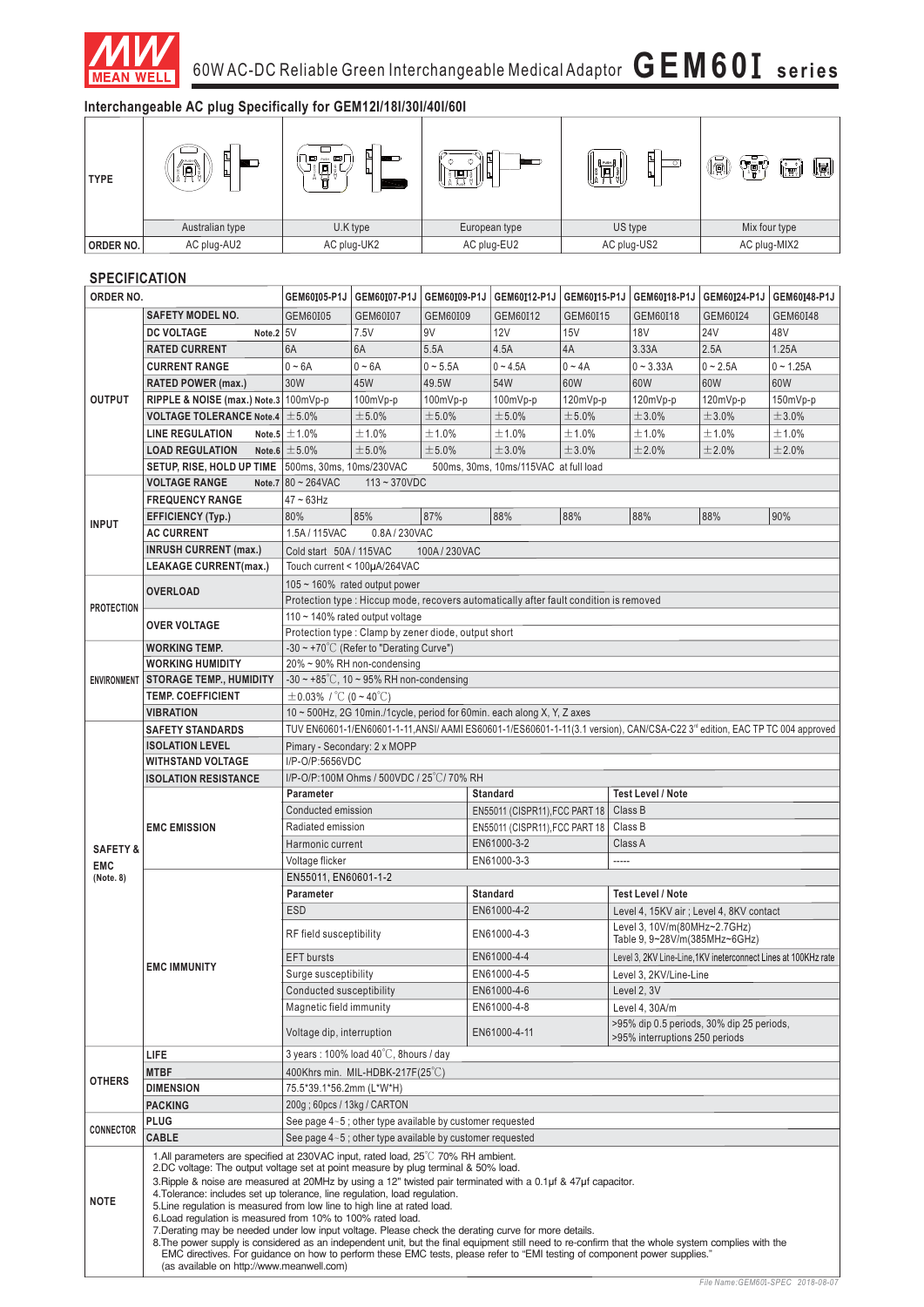

60W AC-DC Reliable Green Interchangeable Medical Adaptor  $\,\mathbf{G}\,\mathbf{E}\,\mathbf{M}\,\mathbf{6}\,\mathbf{0}\,\mathbf{I}\,$  series

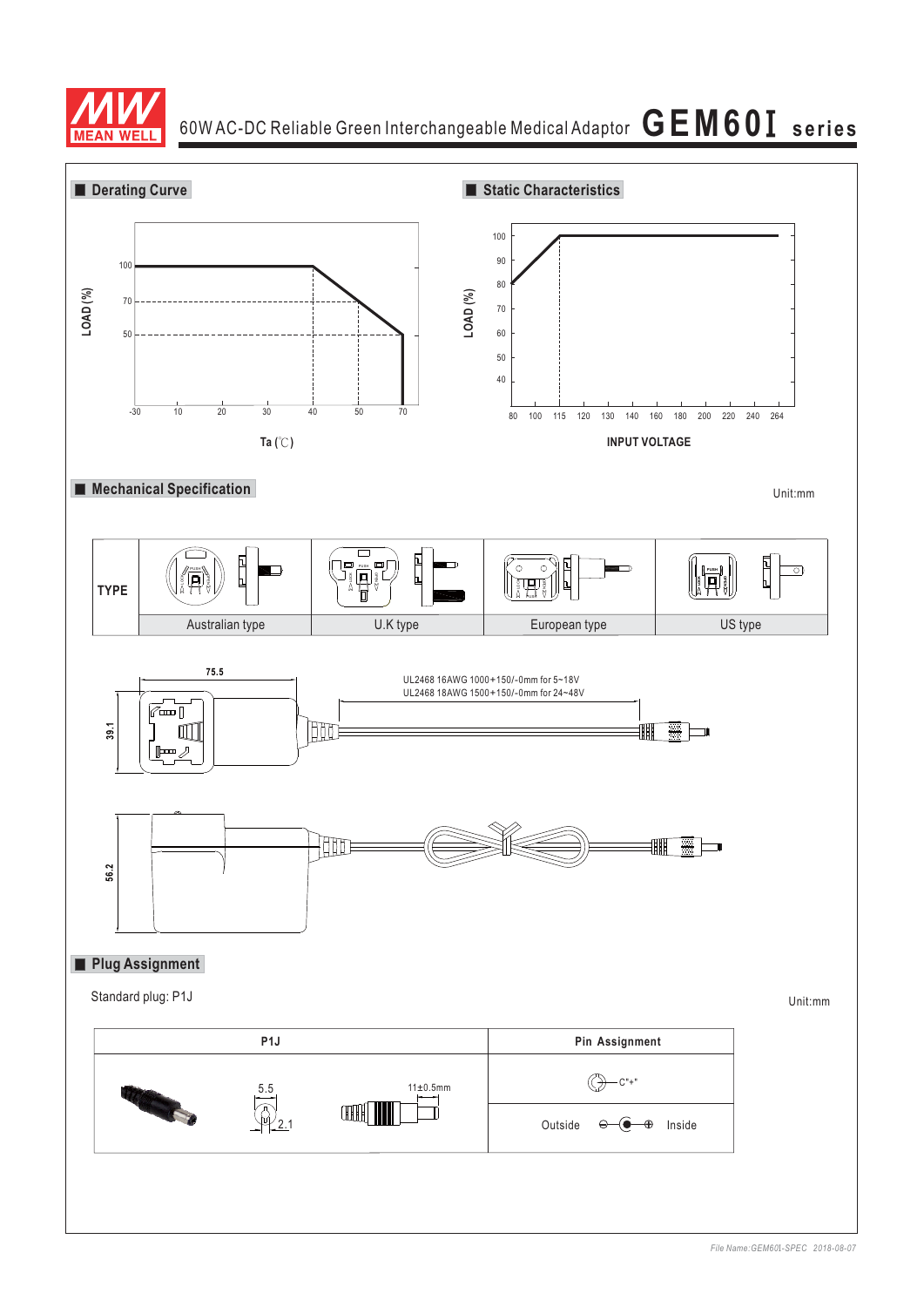

◎ Optional DC plug:

| <b>Tuning Fork Style</b>           | Type No.                  | $\mathsf A$       |                           | B       | $\mathsf C$ |             |
|------------------------------------|---------------------------|-------------------|---------------------------|---------|-------------|-------------|
|                                    |                           | OD                | ID                        |         | L           |             |
|                                    | $\frac{C}{2}$             | <b>P1I</b>        | 5.5                       |         | 2.1         | 9.5         |
|                                    | CFF :                     | P <sub>1</sub> L  | 5.5                       |         | 2.5         | 9.5         |
|                                    | (Straight)                | P <sub>1</sub> M  | 5.5                       |         | 2.5         | 11.0        |
|                                    | C                         | P <sub>1</sub> R  | 5.5                       |         | 2.1         | 9.5         |
|                                    |                           | P <sub>1</sub> JR | 5.5                       |         | 2.1         | 11.0        |
|                                    | (Right-angled)            | P <sub>1</sub> LR | 5.5                       |         | 2.5         | 9.5         |
|                                    | P1MR                      | 5.5               |                           | 2.5     | 11.0        |             |
| <b>Barrel Style</b>                |                           | Type No.          | $\mathsf A$               |         | $\sf B$     | $\mathsf C$ |
|                                    |                           |                   | OD                        |         | ID          | L           |
|                                    |                           | P2I               | 5.5                       |         | 2.1         | 9.5         |
|                                    | ŒH                        | P <sub>2</sub> J  | 5.5                       |         | 2.1         | 11.0        |
|                                    |                           | P <sub>2</sub> L  | 5.5                       |         | 2.5         | 9.5         |
| <b>CONSTANTINO</b>                 | (Straight)                | P <sub>2</sub> M  | 5.5                       |         | 2.5         | 11.0        |
|                                    | С                         | P <sub>2</sub> IR | 5.5                       |         | 2.1         | 9.5         |
|                                    |                           | P <sub>2</sub> JR | 5.5                       |         | 2.1         | 11.0        |
|                                    | ÷<br>(Right-angled)       | P <sub>2</sub> LR | 5.5                       |         | 2.5         | 9.5         |
|                                    | P <sub>2</sub> MR         | 5.5               |                           | 2.5     | 11.0        |             |
|                                    | Type No.                  | $\mathsf{A}$      |                           | $\sf B$ | $\mathsf C$ |             |
| Lock Style                         |                           | OD                | ID                        |         | L           |             |
|                                    | Locking<br>C              | P2S(S761K)        | 5.53                      | 2.03    |             | 12.06       |
|                                    |                           | P2K(761K)         | 5.53                      | 2.54    |             | 12.06       |
|                                    |                           | P2C(S760K)        | 5.53                      | 2.03    |             | 9.52        |
| SWITCHCRAFT original or equivalent | P2D(760K)                 | 5.53              | 2.54                      |         | 9.52        |             |
| Min. Pin Style                     |                           | Type No.          | A                         |         | B           | C           |
|                                    |                           |                   | OD                        |         | ID          | L           |
|                                    | <u>C.</u>                 | P <sub>3</sub> A  | 2.35                      |         | 0.7         | 11.0        |
| <b>ITT ANNIS</b>                   | T<br>H                    | P3B               | 4.0                       | 1.7     |             | 11.0        |
|                                    | EIAJ equivalent           | P <sub>3</sub> C  | 4.75                      | 1.7     |             | 11.0        |
|                                    |                           |                   | A                         | B       | $\mathsf C$ | D           |
| <b>Center Pin Style</b>            | Type No.                  | OD                | ID                        | L       | Center Pin  |             |
|                                    |                           | P <sub>4</sub> A  | 5.5                       | 3.4     | 11.0        | 1.0         |
|                                    | ŒH                        | P <sub>4</sub> B  | 6.5                       | 4.4     | 11.0        | 1.4         |
|                                    | EIAJ equivalent           | P <sub>4</sub> C  | 7.4                       | 5.1     | 11.0        | 0.6         |
| Min. DIN 3 Pin with Lock (male)    | Type No.                  | Pin Assignment    |                           |         |             |             |
|                                    |                           | PIN No.           |                           | Output  |             |             |
|                                    | annon<br>Conno<br>9쇼<br>ď |                   | 1                         | $+V0$   |             |             |
|                                    |                           | R6B               | $\overline{2}$            |         | $-VO$       |             |
|                                    | KYCON KPPX-3P equivalent  |                   | $\ensuremath{\mathsf{3}}$ | $+V0$   |             |             |